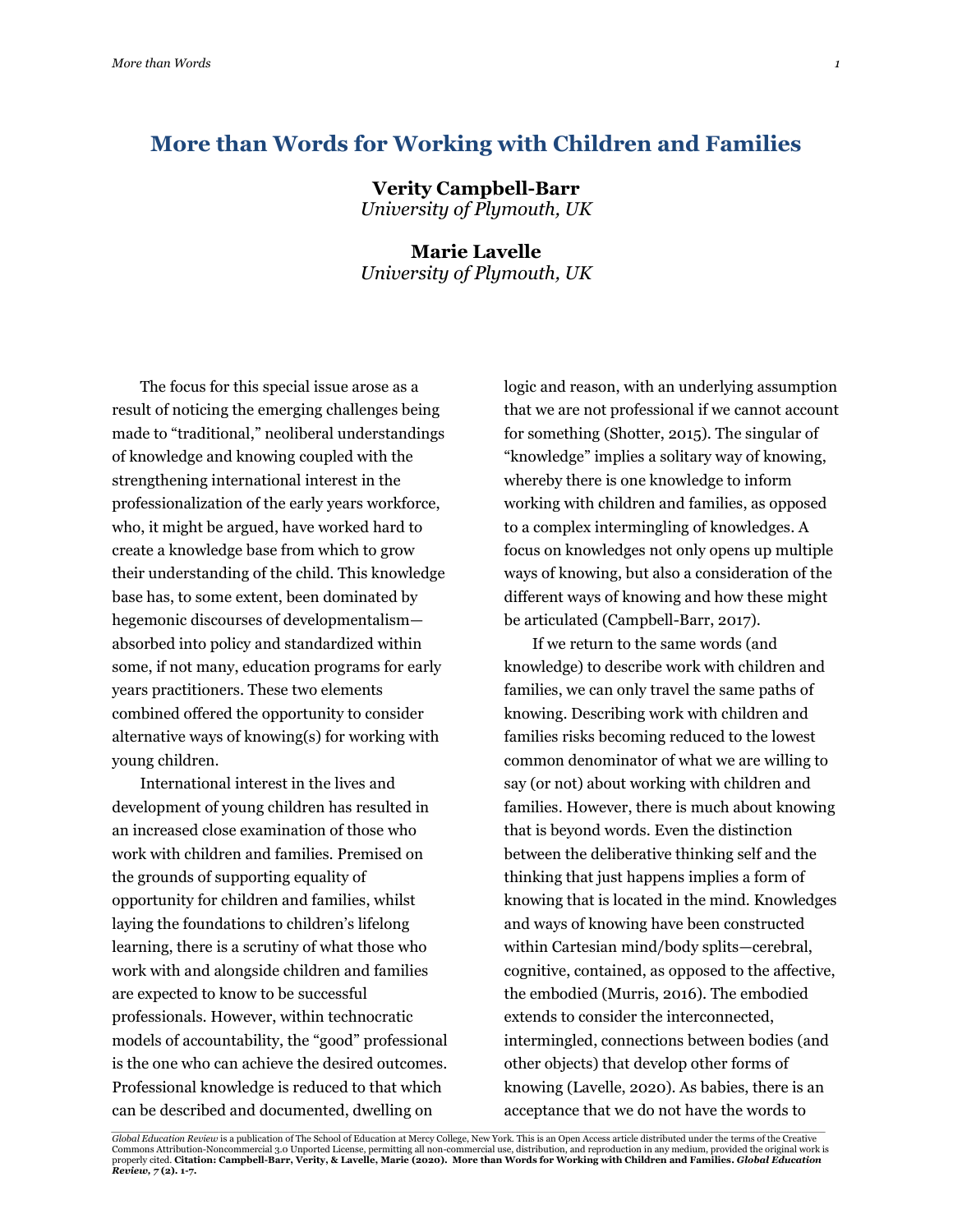express our thinking, but we develop an attunement to others, learning to read facial expressions, tone, and intonation (Shotter, 2015). Acknowledging that what is known is more than words opens up alternatives for considering the knowledgeable self. As we move beyond the purely linguistic, this special issue seeks to explore embodied forms of knowing, gut feelings, and intuition, which would ordinarily be cast aside for evidenced-based knowledge.

#### **Knowing and Intuition**

With the increasing interest in—and funding for—Early Childhood Education and Care (ECEC) has come a level of accountability which positions value in evidence-based knowledge. Masculine models of professionalism that favor logic and reason, have provided a guiding force to policy initiatives to "upskill" and professionalize the ECEC workforce. Individual performativity of rationality and personal entrepreneurialism provided a model for ECEC professionalism that favored technocratic models of professional competences and standards (Campbell-Barr, 2017). As a result, feminine ways of knowing, emotional and affective, have been side-lined and devalued, with the rationale and objective prioritized. This is particularly visible within a political climate and sector pressures which seek to "professionalize" a workforce (Mikuska and Fairchild, 2020 – this issue), albeit without strategic direction. As Mikuska and Fairchild argue in their article, there is a need to move beyond the technocratic in search of knowledges that account for the multiple emotional relationships that can be encountered when working with children and families.

While we now seek to explore a reconfiguration of professional knowledges for ECEC, we wonder whether the sector pressures to "professionalize" previously resulted in some form of compliance. The positioning of caring as a natural ability, closely aligned with femininity and mothering, saw personal dispositions become inseparable from the idea of a good care worker (Skeggs, 1997). Women have a long history of being provided with coded messages about right and wrong behaviors to guide their moral actions. Colley's (2006) research is frequently cited as an example of how those training to work in ECEC are subject to a hidden curriculum of the right and wrong ways to behave (and dress) when working with young children. The research suggests a form of compliance within the ECEC workforce—a particular way to behave and perform. While the compliance aligns with apparent feminine, motherly ways to behave, a petition for recognition of the social (and economic) importance and hard work of caring has also been a part of the call for professionalization. From within ECEC, there have been calls for wider recognition and status for the workforce. Therein lies a question as to whether in the search for recognition, did the ECEC community too eagerly perform to the neo-liberal tune of professionalism in order to resist the natural ability and mothering undertones.

We do not wish to undermine the important struggles that have taken place in seeking recognition and status for the ECEC workforce. Whilst this professionalization is one which has focused on upskilling, training, knowledge acquisition, and qualifications, there are others who have argued differently. Ardnt and Urban (2018, p. 99) have called for a shift

to the ways professional practice unfolds in reciprocal relationships and influences between all actors and their institutional environment. We refer to this interconnectedness and interdependency as the "critical ecology of the profession."

Embodied knowledges, talk of intuition, and gut feelings are seen as dangerous, especially in a world which values the "expert," "expertise," and certainty. Even more so in a world where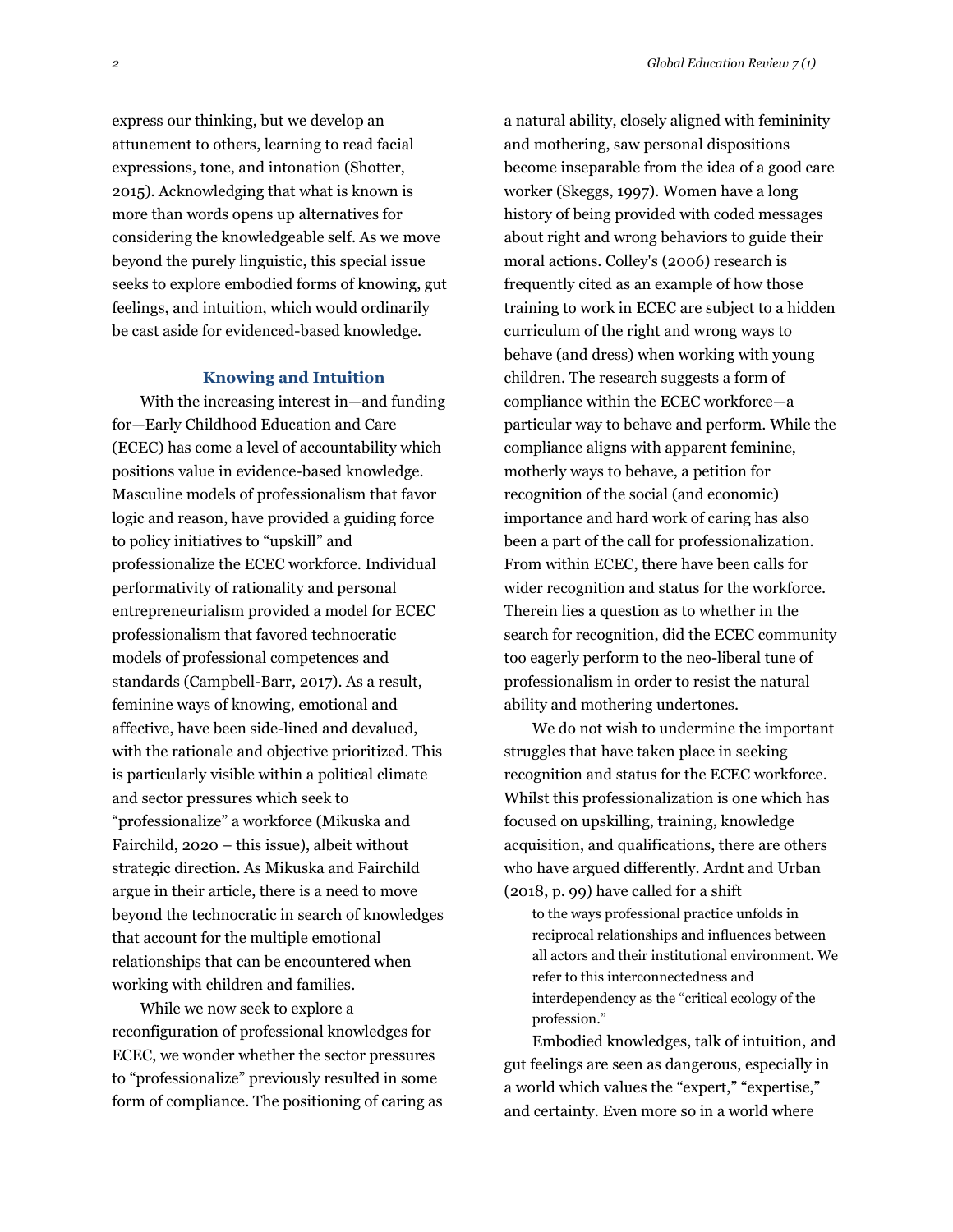ECEC practitioners are seeking to establish themselves within a stratified, hierarchical professional landscape. The body, it might be argued, is a thing of the child—the distrust of which starts in early childhood (Tobin, 2004). Women are generally asked what they feel, men, what they think. The professionalized discourse of reflection a process of thinking through feeling and feeling through thinking, is rooted in feminine practices of the affective. Think of medicine and nursing: one is regarded as exemplar of professionalism, the other a new profession, and yet there are lessons being taken from the new to the old. Reflection has been the life blood of caring professions and has recently been embraced by the more male-dominated practices of medicine. Likewise, dare we say it, academics and scholars establishing themselves within the academy are often caught up in the establishment of dichotomous knowledges. As the discourse of derision and hierarchies push downwards, leaking into spaces that young children inhabit, it is little wonder that this neglect of body knowledge is equally in danger of being talked out of early years settings.

There is an increasing body of work that is (re)turning to the notion of personal dispositions as being central to the work of those who care for and educate young children. A more post-structuralist, post-modernist, even post-humanist research perspective of professionalism sees professionalism differently. Rather than it being connected to skills and qualification, professionalism is about embodiment of local meanings, knowing and working, which is co-constructed together within settings with a variety of actors and actants, the more-than-human. In summarizing some of these perspectives below, we would highlight that rather than presenting an innate form of knowledge that is inborn, embodied knowledges are learnt, refined, developed, and attuned. This relational embodiment relates to Barad's

diffraction and quantum entanglements, whereby the knowledge is neither embodied or disembodied, but relational (see Haynes and Murris, 2020 – this issue). Allowing for a more complex set of relations, diffracted through space-time-matterings, these knowledges have been, continue to, and will be, entangled with instrumental, standardized, troublesome (k)nowings—made sense of, dismissed, rejected and embraced in "mutual relationality" (Murris and Bozalek, 2019, p875), unbound, sympoetic (Harraway, 2016).

This special issue moves away from mind/body binaries—shifting from a cutting ( chotomy) in two (di-), intuition versus reasoning, mind versus body, which privileges predominantly white, masculine, middle-class, colonial knowledges (Murris, 2016) over intuitive, localized, feminine, embodied, and materialized ways of knowing. Embracing all entanglements and intra-actions with sounds, smell, memory, muscle, gut, finger tips, theory, heart, place, and so much more. (K)nowing and (k)not (k)nowing, here now, future and past, are at once tangible and intangible – "unmoored" and uncertain, an intra-action, "cutting together apart – one move" (Barad, 2014, p. 168). Knowledge creation, or "knowledge-making practices," as Osgood et al. (2016) highlight, "knowing, thinking, measuring and theorising, are material practices of intra-acting, within and as part of the world"(Barad, 2007, p. 91).

An ethics of care has long been presented as providing the conditions with which to critically consider ECEC, conceptualizing knowledge as plural (knowledges), opening up not only what one knows, but how they know when working with young children (Dahlberg and Moss 2005). Authors such as Noddings (2012) and Goldstein (1998) have highlighted the moral dimension embedded in the caring relationship. There is not an effort to the moral dimension, but an orientation to the other, whereby bodies respond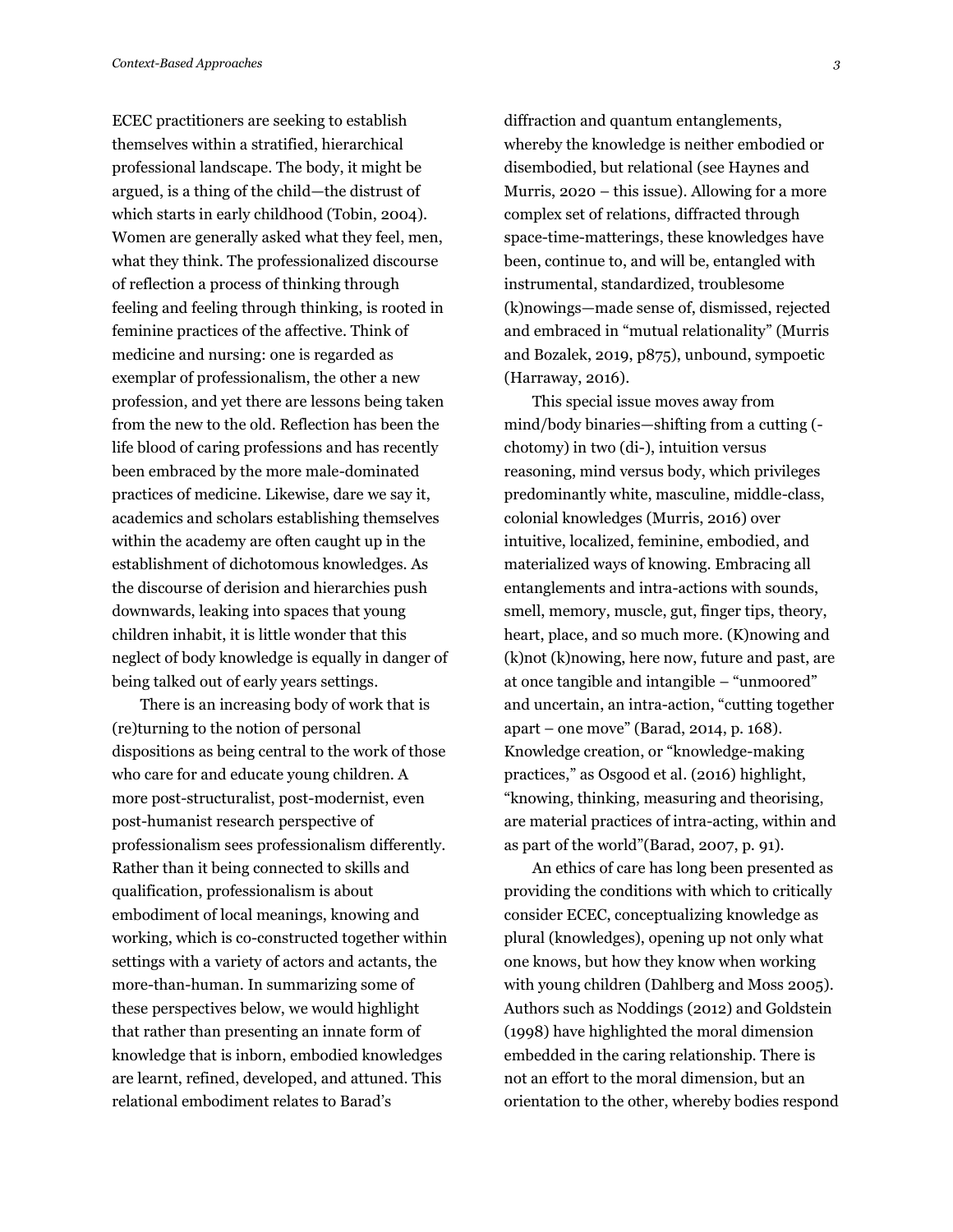and tune into each other. Shotter (2008) refers to a moment-by-moment responding that has an awareness of the child's interests and abilities, whereby the educator thinks with the child(ren) through a considered ethical attunement. Georgeson (2018) refers to a sensitive anticipation, whereby through a watchfulness, those working with young children anticipate when and how to interact with them. While the thinking with draws attention to the mind, there is a careful reading of the situation that guides a responsiveness that is embodied in both action and feeling, blurring the boundaries between mind, feeling, and bodily action.

#### **We Are Still Children**

There are parallels with how knowledge is associated with children and the opening up of a reconfiguring of knowing for working with children. There is strong developmentalism associated with children's knowing, whereby childhood is associated with a time to invest in children's knowledge development. Early childhood has especially become bound by developmentalism, with connotations of the not yet ready (Edwards et al., 2009). McCrae and Arculus (this issue) highlight the attention that is given to, and effort that is put into wordism, whereby the non-verbal is associated with a sense of not-knowing. The wordism emphasizes that which we are trying to challenge and the need to move beyond words.

There has been a revisiting of developmentalism within ECEC, to free children and those who work with them from being bound by linear and prescriptive constructions of children's development. Many of the contributions in this special issue refer to Reggio Emilia as a philosophical approach that recognizes the different ways that children express themselves and "document" their development. Not only is expression reconfigured to go beyond words through the

notion of the One Hundred Languages, but there is a reconfiguration of time, to form an interlooping of past, present, and future. No longer are children pulled into the future by child development knowledge, but the attunement to their needs and interests brings together past, present, and future, alongside an entwinement with the environment and the resources that are found within it.

The notion of the Hundred Languages has become a powerful force in ECEC for recognizing children's knowledges, but its application to professional knowledge is still emerging. As Whitty et al (this issue) highlight, the international discomfort with developmentalism that has enabled the Reggio Approach to resonate across so many parts of the world, illustrates that there is a sense of discomfort when considering the needs and interests of the child. However, there is also a need to explore the discomfort associated with understandings of professionalism in ECEC to consider how ECEC professionals transcend time and space.

Adults working with children are well rehearsed in playing with and transcending the boundaries of what is known – boxes that become space rockets, balls of wool that are unraveled into spiders' webs. In this special issue, we bring together examples of this playfulness that is so fruitful among ECEC professionals.

#### **Multiple Ways of Knowing**

The articles in this special issue, in being (re)present and assembled here, entangled in their first union, offer new and multiple ways of knowing. Whitty, Lysack, Lierette, Lehrer, and Hewes's article within this issue explores the "throwntogetherness" of the Canadian ECEC field. Here, three vignettes bring together the narratives of those who "stay with the trouble," despite the vicissitudes of a turbulent, changing, political landscape, in which ECEC policy and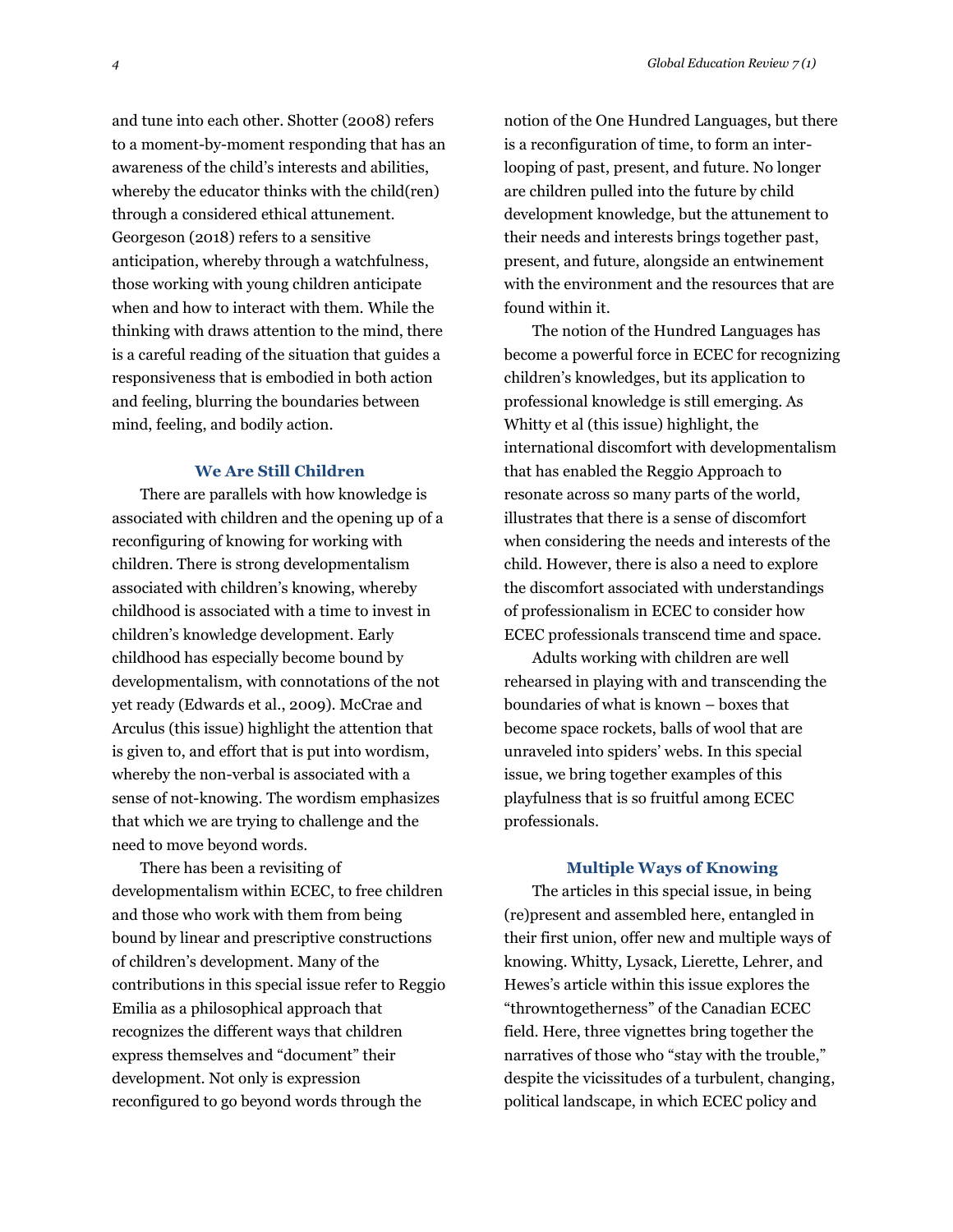authors are entangled. Persevering to find alternative ways of "being, acting and doing," the authors hold together the needles on which they weave new ways of knowing and believing. Taking hold of the process despite it being difficult to see the future, they create, together, a future yet unknown. The "collective-bodyassemblage" clear in the piece, with the narratives knitted together creating a sense of strength and belonging. This feels especially important when the riskiness of taking with you elements which have been critiqued within the ECEC sector—developmentalism, neoliberalism, and recent neuro-rationality—opening up the opportunity for a "more-thandevelopmentalism," embracing the unknown and with it the possibilities of seeing the world differently in new space-time-matterings.

The theme of risk and dangerousness is also central in Haynes and Murris' article, which, like Whitty et al.'s article, challenges the dichotomous boundaries of oppositional, authoritarian hierarchies. Haynes and Murris' article exposes questions of knowing and how the knowing we know often privileges disembodied knowledge over the embodied. Teacher education, with its technical and standardized knowing, is one area where it might be argued, the body has been talked out of the lecture hall, and subsequently, the classroom and the early years setting (Tobin, 2004). Through an example of teaching on a module for PGCE, Haynes and Murris challenge who has "epistemic credibility" in their exposition of "authority." Drawing on Harraway's "sympoetic pedagogies," the article takes a scenario which exposed students' fear of a "loss of control" within the class, along with a text from Michaud and Valitalo, to explore their emergent thinking, through and with materials, text, talk, and imagery. The entanglement of place (South Africa), time (post-apartheid drives for democratic citizenship), and curricula

experiences of P4E and bodies (children, students, tutors, along with materials and so much more) exemplify "a research ontology of multiplicity" (Taguchi, 2013, p.714).

The dominance of words, which this special issue has attempted to disrupt, is challenged further in McCrae and Archulus' contribution. The piece takes theater's dramaturgical concept of *Complicité*, which emphasizes collectivity, connection, and attunement, to re/turn to two vignettes from research with young, non-verbal children. The research is set against the backdrop of rising instrumentalization and economization of words, evident in the English government's concern for the lack of words in young children and the drive for instrumentalist interventions which seek to reduce the "wordgap." Words, it seems, have become currency, and in the UK at least, are positioned as reducing disadvantage and increasing social mobility (DfE, 2017). Clear is the way that interaction and communication for, and with the children, is indeed, more-than-words: materials, emotions, researchers, time, senses, camera. The re/turning to, offers a retuning into dimensions of intra-actions, freeing bodies, to move, intraact in the time-space continuum. As McCrea and Archulus illustrates their "pedagogy of improvisation," (re)turning to and staying with their original analysis to keep open and alert to new ways of knowing. In this way, what is created is the possibilities for multiple ways of knowing and knowledges, extending pedagogic relationships, not just in terms of relationship with knowledge, but with the embodied and material elements too.

Just as Whitty et al.'s starting point for their article was created as a result of a coming together in a space for thinking differently, likewise is Lamb et al.'s contribution to this special issue. Here, the authors jointly reflect on a cross-cultural intergenerational event designed to support girls and young women at risk of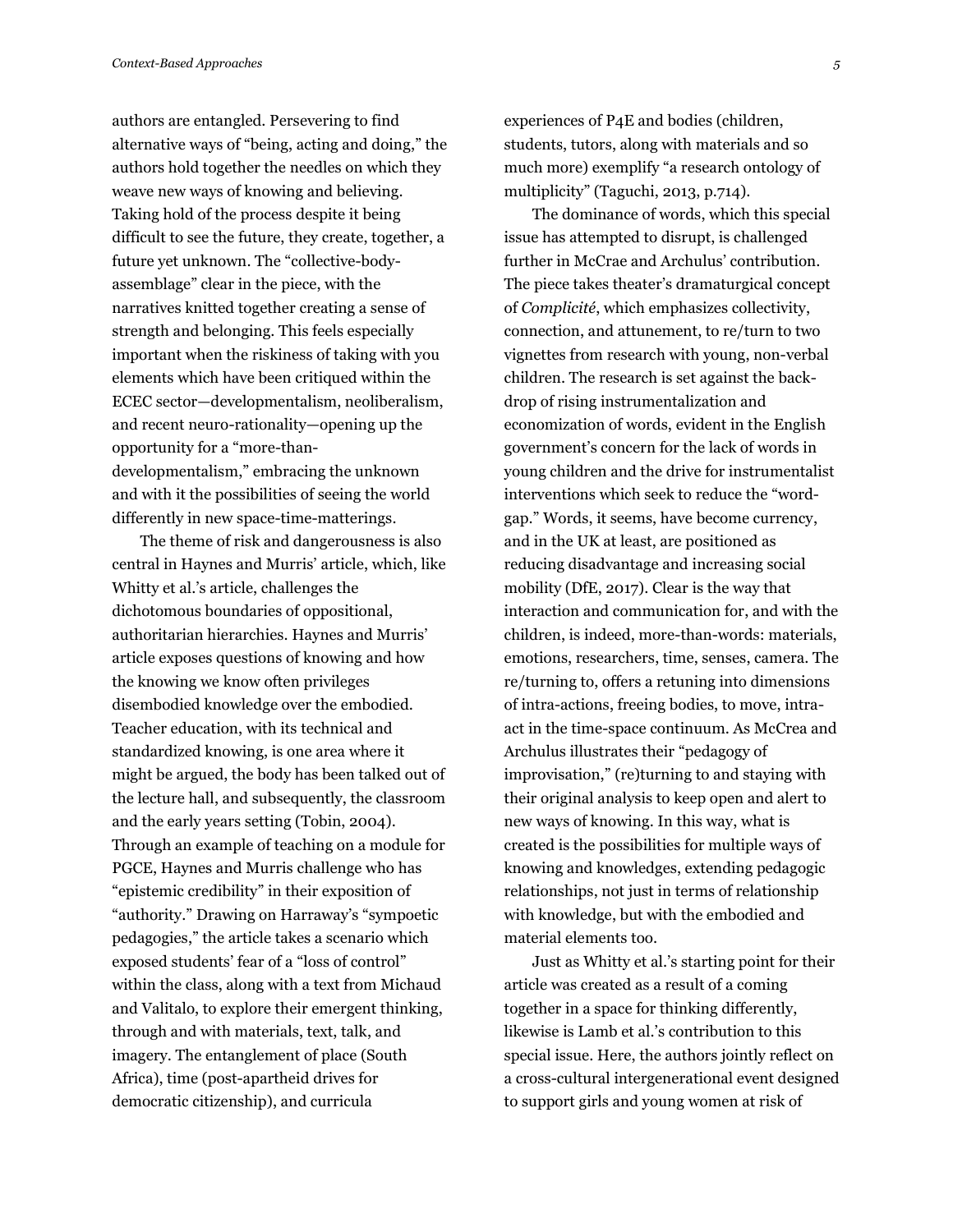gender-based violence. Through the use of selfreflective, research diaries and discussions between the researchers, all of whom were facilitators of the event, affective, embodied forms of reflexivity are worked through in this collaborative autoethnographic study. Even this methodological approach provides a way of considering how and what is known, and the looping together of knowledges over time.

Mikuska and Fairchild's article reminds us that the entanglements of ECEC are not just those that are formed between adult(s) and child(ren). ECEC professionals have multiple emotional relationships with children, families, and colleagues. Mikuska and Fairchild extend the discussion on emotional labor to highlight the entanglements with both human and otherthan-human bodies. The article is a return to our own starting point—a discomfort with how professional knowledge was/is/and has been conceptualized in ECEC.

In bringing together the articles in this special issue, we feel, grapple, entangle, diffract, and more to represent a "something" that enables a more complex understanding of what it means to "know"for ECEC professionalism. We stay with the trouble and discomfort in seeking new stories of professional knowledges for ECEC and apologize for the shortcomings of words for expressing what this alternative path may offer.

#### **References**

Ardnt, S. and Urban, M. (2018). Contesting early childhood professional identities: A crossnational discussion. *Contemporary Issues in Early Childhood*, 19, 2, 97-116.

Barad, K. (2007). *Meeting the Universe Halfway: Quantum Physics and the Entanglement of Matter and Meaning*. Durham: Duke University Press.

Barad, K. (2014). Diffracting Diffraction: Cutting Together-Apart. *Parallax,* 20, 168–87.

Campbell-Barr, V. (2017). The silencing of the knowledge-base in early childhood education and care professionalism. *International Journal of Early Years Education*, 1-15.

Colley, H. (2006). Learning to Labour with Feeling: Class, Gender and Emotion in Childcare Education and Training. *Contemporary Issues in Early Childhood*, 7(1), 15-29.

Dahlberg, G., and Moss, P. (2005). *Ethics and politics in early childhood education*. London: Routledge.

DfE (Department for Education). *Unlocking Talent Fulfilling Potential: A Plan for Improving Social Mobility Through Education*. [https://www.gov.uk/government/publications/i](https://www.gov.uk/government/publications/improving-social-mobility-through-education) [mproving-social-mobility-through-education](https://www.gov.uk/government/publications/improving-social-mobility-through-education)

Edwards, S., Blaise, M., and Hammer, M. (2009). Beyond Developmentalism? Early Childhood Teachers' Understandings of Multiage Grouping in Early Childhood Education and Care. *Australasian Journal of Early Childhood*, 34(4), 55-63.

Georgeson, J. (2018). Ways of Working With Two Year Olds. In J. Georgeson and V. Campbell-Barr, (eds.), *Places for Two-Year-Olds in the Early Years: Supporting learning and development.* London: Routledge, pp. 63-74.

Goldstein, L. S. (1998). More Than Gentle Smiles and Warm Hugs: Applying the Ethic of Care to Early Childhood Education. *Journal of Research in Childhood Education*, 12(2), 244- 261.

Harraway, D. (2016). *Staying with the Trouble: Making Kin in the Chthulucene*. Durham and London: Duke University Press.

Lavelle, M. (2020). Mothering in hindsight: troubling time(s). *Genealogy*, 4(2), 36.

Murris, K. (2016). *The Posthuman Child*. London: Routledge.